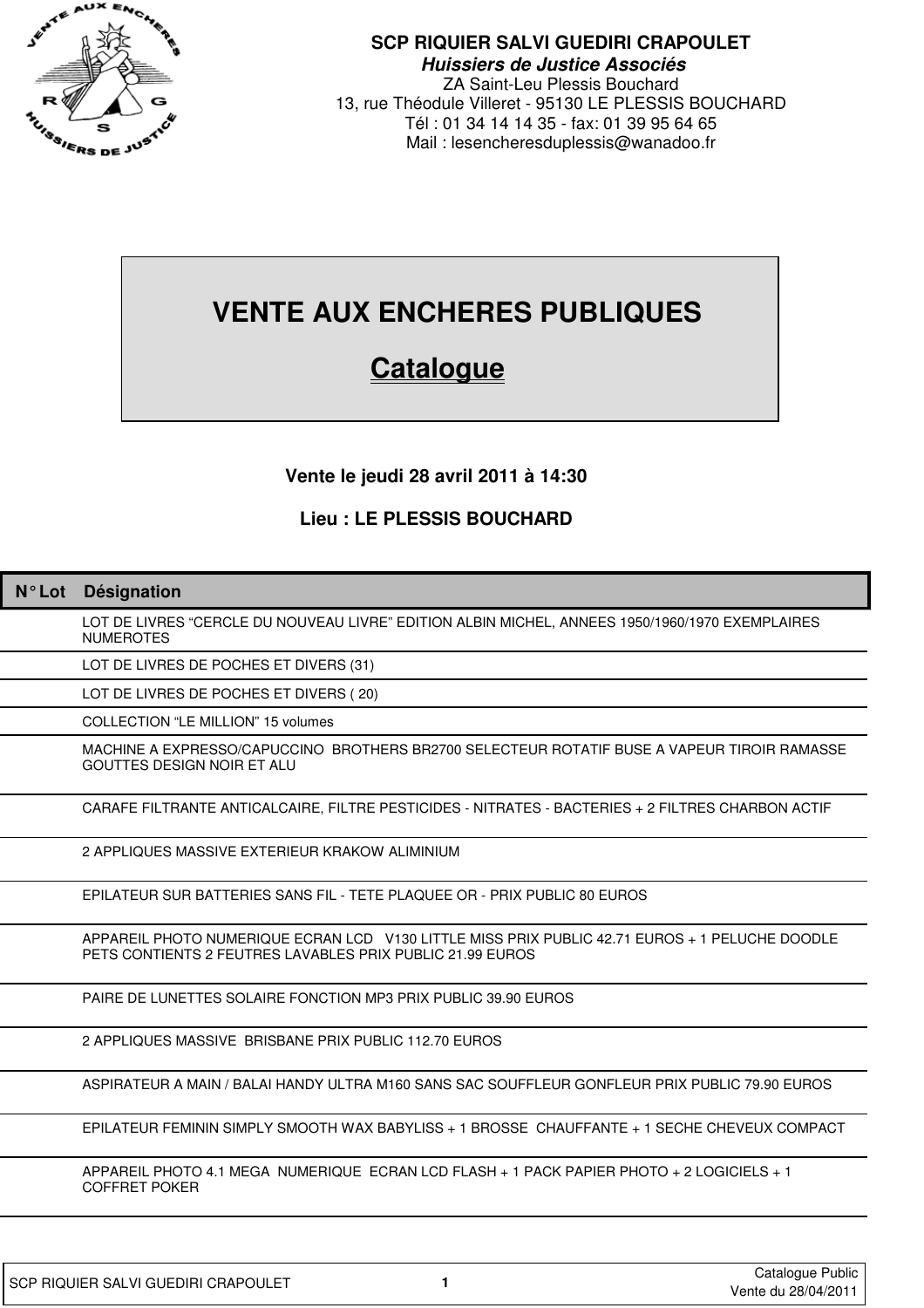| $N^{\circ}$ Lot | <b>Désignation</b>                                                                                                                                                                          |
|-----------------|---------------------------------------------------------------------------------------------------------------------------------------------------------------------------------------------|
|                 | Centrale vapeur Stirella Delonghi-Simac SX 4580D PUISSANCE 2200 WATTS FER A REPASSER SEMELLE EN ACIER<br>INOX PRESSION DE VAPEUR 3.5 BARS DEBIT DE VAPEUR 70 G/min                          |
|                 | Coffret 5 DVD - Les Pierrafeu PRIX PUBLIC 24 EUROS + 1 PELUCHE PARLANTE ET PARFUMEE FIFI                                                                                                    |
|                 | CAFETIERE EXPRESSO CAPUCINO BROTHERS DERNIERE GENERATION BR2712                                                                                                                             |
|                 | MACHINE A CAFE SENSEO QUADRANTE PHILIPS PRIX PUBLIC 79.80 EUROS                                                                                                                             |
|                 | 2 LAMPES EXTERIEUR MASSIVE NEWCASTLE                                                                                                                                                        |
|                 | GUITAR HERO METALLICA BUNDLE JEU WII + GUITAR PRIX PUBLIC 99.99 EUROS                                                                                                                       |
|                 | 3 JEUX PS3                                                                                                                                                                                  |
|                 | COFFRET ALIENS VS PRDATOR INCLUS LE JEU +FIGURINE REPLIQUE DE FACEHUGGER + UNE CARTE<br>LENTICULAIRE 3D + UN ECUSSON                                                                        |
|                 | POSTE RADIO PORTABLE LECTEUR CD NON TESTEE + 1 CASQUE STEREO HIFI ETAT NEUF                                                                                                                 |
|                 | Panier de basket en bois à réaliser soi-même prix public 44,9 euros + 1 Pack 8 outils : marteau + scie égoine + rape + 2<br>tournevis + 2 serre joints + 1 ceintureprix public $44,9$ euros |
|                 | BALAI ELECTRIQUE DIRT DEVIL SANS FIL FONCTIONNANT SUR BATTERIES RECHARGEABLES - PRIX PUBLIC 78.50<br><b>EUROS</b>                                                                           |
|                 | STATION METEO BOIS CHICAGO                                                                                                                                                                  |
|                 | TABLE DE MIXAGE MOBILE DJ MP3 SANS FIL                                                                                                                                                      |
|                 | APPAREIL PHOTO NUMERIQUE ECRAN LCD V130 LITTLE CAPTAIN BLUE + 1 BROSSES A DENTS DIEGO ET<br><b>MINUTERIE</b>                                                                                |
|                 | 3 JEUX WII                                                                                                                                                                                  |
|                 | CAVE A CIGARES CONTENANCES 200 CIGARES CONTRÔLE DE L'HYGROMETRIE AFFICHAGE DE LA TEMPERATURE<br>ASPECT BOIS D'ORMES MINEA                                                                   |
|                 | APPAREIL PHOTO NUMERIQUE PENTAX OPTIO E 65 8.1 MEGA PIXEL ZOOM OPTIQUE 3 X BATTERIE LITHIUM-ION<br>ECRAN LCD XXL                                                                            |
|                 | EPILATEUR SUR BATTERIES SANS FIL - TETE PLAQUEE OR - PRIX PUBLIC 80 EUROS                                                                                                                   |
|                 | 2 APPLIQUES A LED MASSIVE AVALON INTERIEUR ET EXTERIEUR                                                                                                                                     |
|                 | COFFRET COLLECTOR JEU DE PLATEAU WORLD OF WARCRAFT 2 A 6 JOUERS PLUS DE 125 FIGURINES ET PLUS<br>DE 1000 PIECES PRIX PUBLIC 79 EUROS                                                        |
|                 | COFFRET LUXE FINITION LAQUE HAUTE BRILLANCE LUXE 300 JETONS PROFESSIONNELS POKER DE 11.5<br>GRAMMES PRIX PUBLIC 130.30 EUROS                                                                |
|                 | COFFRET 2 JEUX NINTENDO DS-DS LITE GUITAR HERO + ACCESSOIRE GUITAR A BRANCHER SUR LA CONSOLE +<br>2 JEUX DSI + 3 JEUX GBA                                                                   |
|                 | 3 JEUX XBOX 360                                                                                                                                                                             |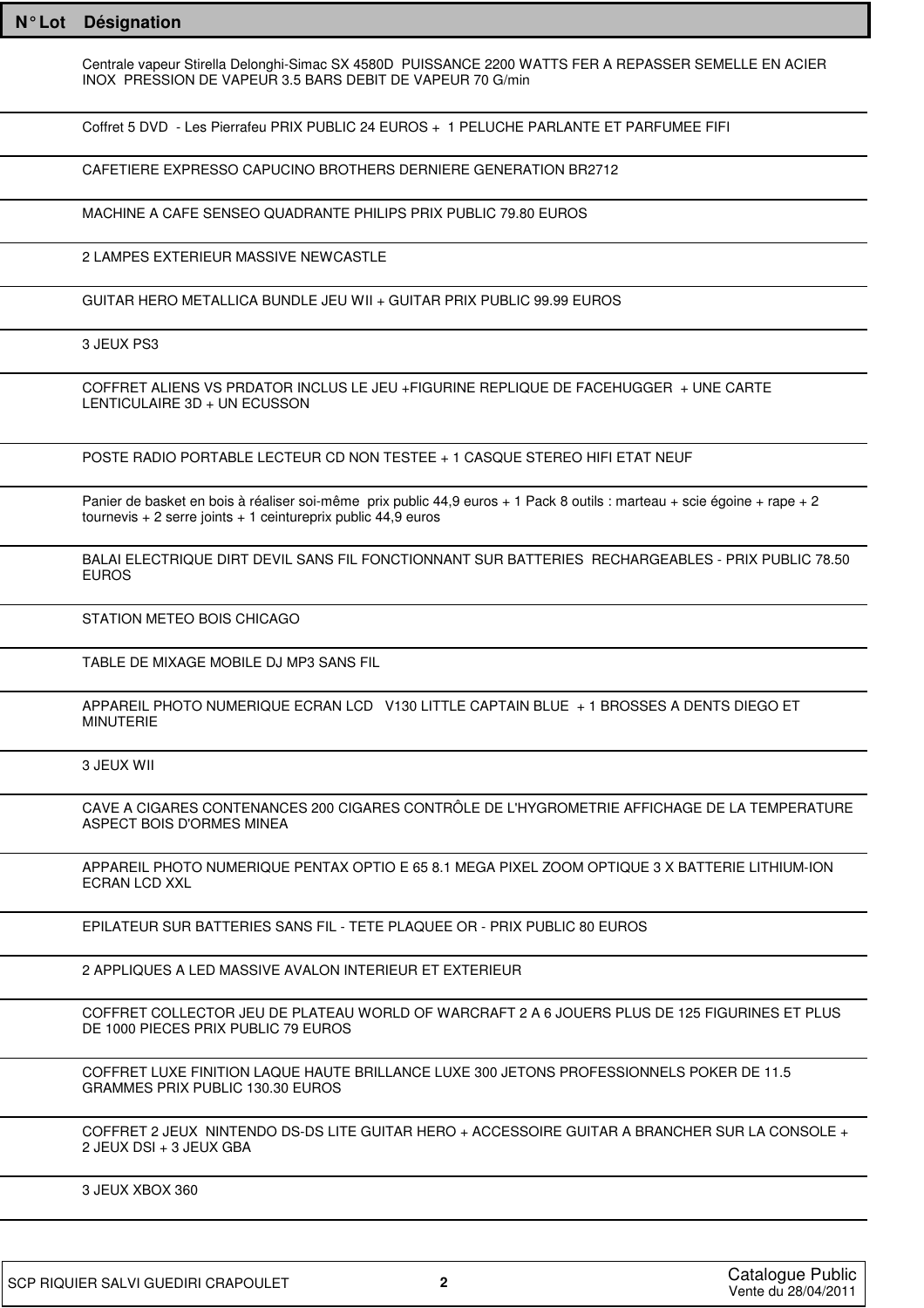| $N^{\circ}$ Lot | Désignation                                                                                                                                                                                 |
|-----------------|---------------------------------------------------------------------------------------------------------------------------------------------------------------------------------------------|
|                 | 2 LAMPES EXTERIEUR MASSIVE SEVILLE ALUMINIUM ET VERRE                                                                                                                                       |
|                 | EPILATEUR FEMININ SIMPLY SMOOTH WAX BABYLISS + 1 BROSSE CHAUFFANTE + 1 SECHE CHEVEUX COMPACT                                                                                                |
|                 | MACHINE A EXPRESSO/CAPUCCINO BROTHERS BR2700 SELECTEUR ROTATIF BUSE A VAPEUR TIROIR RAMASSE<br><b>GOUTTES DESIGN NOIR ET ALU</b>                                                            |
|                 | APPAREIL PHOTO NUMERIQUE ECRAN LCD V130 LITTLE MISS PRIX PUBLIC 42.71 EUROS + 1 PELUCHE DOODLE<br>PETS CONTIENTS 2 FEUTRES LAVABLES PRIX PUBLIC 21.99 EUROS                                 |
|                 | 2 APPLIQUES EXTERIEUR MASSIVE NEWCASTLE                                                                                                                                                     |
|                 | PAIRE DE LUNETTES SOLAIRE FONCTION MP3 PRIX PUBLIC 39.90 EUROS                                                                                                                              |
|                 | <b>LAMPE MASSIVE</b>                                                                                                                                                                        |
|                 | Centrale vapeur Stirella Delonghi-Simac SX 4580D PUISSANCE 2200 WATTS FER A REPASSER SEMELLE EN ACIER<br>INOX PRESSION DE VAPEUR 3.5 BARS DEBIT DE VAPEUR 70 G/min                          |
|                 | CASQUE STEREO Haute Fidélité + 1 BALADEUR CD BASS BOOSTER ARTECH CDP135 + 1 PAIRE D'ECOUTEURS + 1<br>PAIRE D'ENCEINTES AMPLIFIEES                                                           |
|                 | EPILATEUR SUR BATTERIES SANS FIL - TETE PLAQUEE OR - PRIX PUBLIC 80 EUROS                                                                                                                   |
|                 | COFFRET ALIENS VS PRDATOR INCLUS LE JEU +FIGURINE REPLIQUE DE FACEHUGGER + UNE CARTE<br>LENTICULAIRE 3D + UN ECUSSON                                                                        |
|                 | Panier de basket en bois à réaliser soi-même prix public 44,9 euros + 1 Pack 8 outils : marteau + scie égoine + rape + 2<br>tournevis + 2 serre joints + 1 ceintureprix public $44,9$ euros |
|                 | CARTE SMART TV HERCULES + 1 APPAREIL PHOTO NUMERIQUE MEDION 4.1 MEGA PIXELS ZOOM OPTIQUE 3X<br>NUMERIQUE 2 X ECRAN LCD FLASH + 2 PACK PAPIERS PHOTO                                         |
|                 | TELEPHONE GSM NUE FONCTIONNEL + 1 APPAREIL PHOTO NON TESTE                                                                                                                                  |
|                 | APPAREIL PHOTO NUMERIQUE MEDION 4.1 MEGA PIXELS ZOOM OPTIQUE 3X NUMERIQUE 2 X ECRAN LCD FLASH<br>+ 1 JEU D'ECHECS ELECTRONIQUE + 1 COFFRET CHESS ACADENIE COLLECTOR                         |
|                 | LISSEUR CERAMIQUE BABYLISS PRO 210                                                                                                                                                          |
|                 | COFFRET 2 JEUX NINTENDO DS-DS LITE GUITAR HERO + ACCESSOIRE GUITAR A BRANCHER SUR LA CONSOLE +<br>2 JEUX DSI + 3 JEUX GBA                                                                   |
|                 | COFFRET EXFOLIANT / ANTI REPOSSE DU POIL BABYLISS SIMPLY SMOOTH                                                                                                                             |
|                 | SAC DE COUCHAGE ADULTE SPECIAL RANDONNEE MODELE SARCOPHAGE - MOMIE 200 G/m² ULTRA LEGER + 1<br>LAMPE DYNAMO ECOLO SANS PILE + 1 KIT ALLUME GAZ / BOUGIE ELECTRIQUE DESIGN INOX              |
|                 | APPAREIL PHOTO 4.1 MEGA_NUMERIQUE_ECRAN LCD FLASH + 1 PACK PAPIER PHOTO + 2 LOGICIELS + 1<br>COFFRET POKER                                                                                  |
|                 | ASPIRATEUR A MAIN / BALAI HANDY ULTRA M160 SANS SAC SOUFFLEUR GONFLEUR PRIX PUBLIC 79.90 EUROS                                                                                              |
|                 | EPILATEUR FEMININ SIMPLY SMOOTH WAX BABYLISS + 1 BROSSE CHAUFFANTE + 1 SECHE CHEVEUX COMPACT                                                                                                |
|                 | BALAI ELECTRIQUE DIRT DEVIL SANS FIL FONCTIONNANT SUR BATTERIES RECHARGEABLES - PRIX PUBLIC 78.50<br><b>EUROS</b>                                                                           |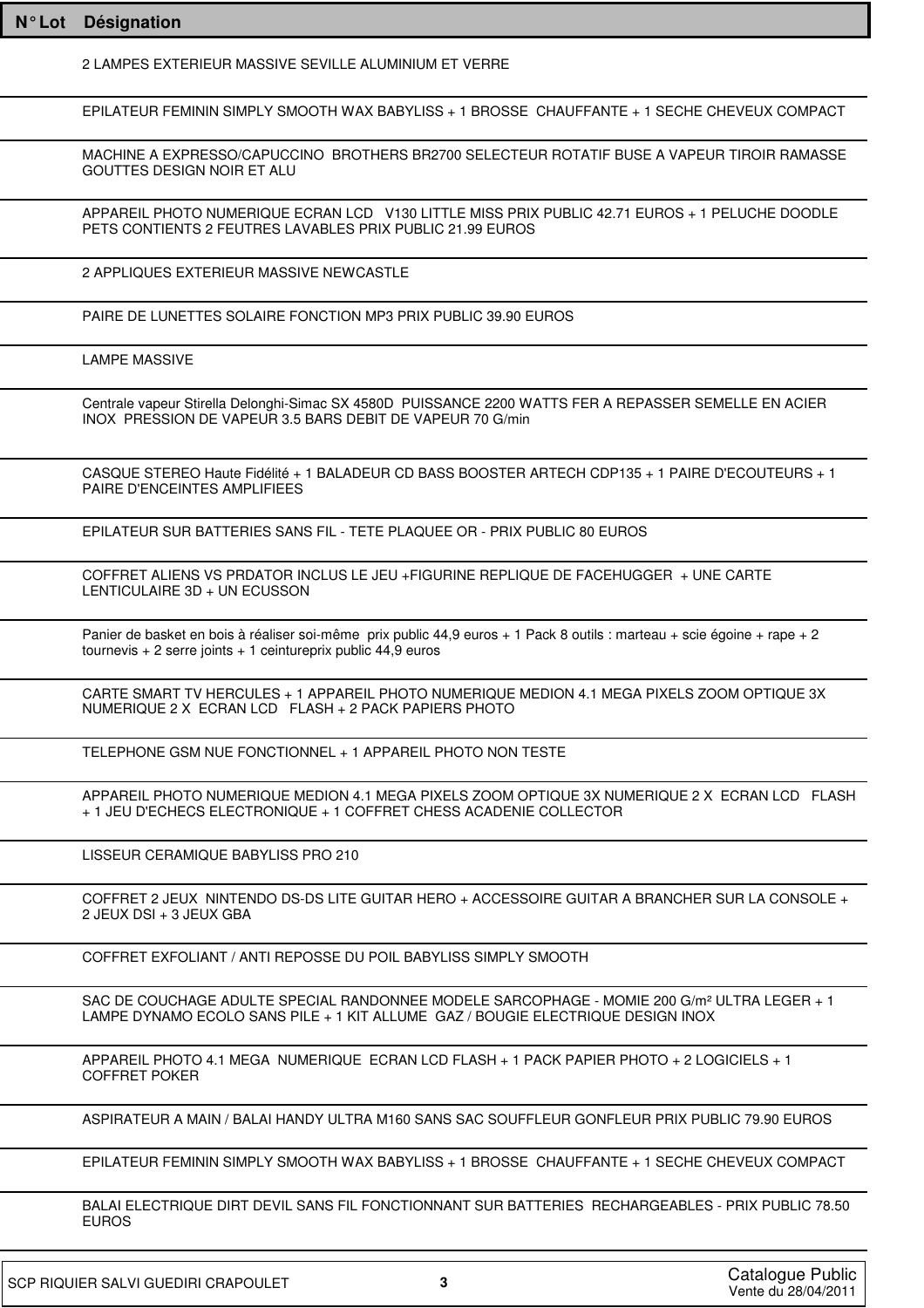Centrale vapeur Stirella Delonghi-Simac SX 4580D PUISSANCE 2200 WATTS FER A REPASSER SEMELLE EN ACIER INOX PRESSION DE VAPEUR 3.5 BARS DEBIT DE VAPEUR 70 G/min

APPAREIL PHOTO NUMERIQUE PENTAX OPTIO E 65 8.1 MEGA PIXEL ZOOM OPTIQUE 3 X BATTERIE LITHIUM-ION ECRAN LCD XXL

WEB CAM HERCULES 5 MEGA PIXELS FONCTIONNEL + 1 CLE WIRLESS HERCULES

TABLE DE MIXAGE MOBILE DJ MP3 SANS FIL

100 DVD VIERGES REINSCRIPTIBLES DVD-RW "HOBBY" + 100 COFFRETS CRYSTAL TRANSPARENTS

CASQUE STEREO Haute Fidélité + 1 BALADEUR CD BASS BOOSTER ARTECH CDP135 + 1 PAIRE D'ECOUTEURS + 1 PAIRE D'ENCEINTES AMPLIFIEES

3 APPLIQUES MASSIVE EXTERIEUR HAVANA

MINI PERCEUSE 120 W + ACCESSOIRES RALLONGE MANDRIN FLEXIBLE MAC TOOLS MALLETTE ALU PRIX PUBLIC 39 EUROS

Coffret 5 DVD - Les Pierrafeu PRIX PUBLIC 24 EUROS + 1 PELUCHE PARLANTE ET PARFUMEE FIFI

POSTE RADIO PORTABLE LECTEUR CD NON TESTEE + 1 CASQUE STEREO HIFI ETAT NEUF

APPAREIL PHOTO NUMERIQUE TRUST ECRAN LCD COULEUR FLASH

STATION METEO BOIS CHICAGO

3 APLIQUES A LED MASSIVE ATHOS INTERIEUR ET EXTERIEUR

CAFETIERE EXPRESSO CAPUCINO BROTHERS DERNIERE GENERATION BR2712

LOT DE MATERIELS DIVERS OCCASION ETAT NEUF ET NON TESTES

3 JEUX WII

3 JEUX XBOX 360

ASPIRATEUR AVEC SAC DIRT DEVIL

EPILATEUR SUR BATTERIES SANS FIL - TETE PLAQUEE OR - PRIX PUBLIC 80 EUROS

3 APPLIQUES MURALES EXTERIEURS MASSIVES

CASQUE STEREO Haute Fidélité + 1 BALADEUR CD BASS BOOSTER ARTECH CDP135 + 1 PAIRE D'ECOUTEURS + 1 PAIRE D'ENCEINTES AMPLIFIEES

ASPIRATEUR AVEC SAC DIRT DEVIL GEDDM7000-2 PRIX PUBLIC 299.90 EUROS

COFFRET LUXE FINITION LAQUE HAUTE BRILLANCE LUXE 300 JETONS PROFESSIONNELS POKER DE 11.5 GRAMMES PRIX PUBLIC 130.30 EUROS

COFFRET 2 JEUX NINTENDO DS-DS LITE GUITAR HERO + ACCESSOIRE GUITAR A BRANCHER SUR LA CONSOLE + 2 JEUX DSI + 3 JEUX GBA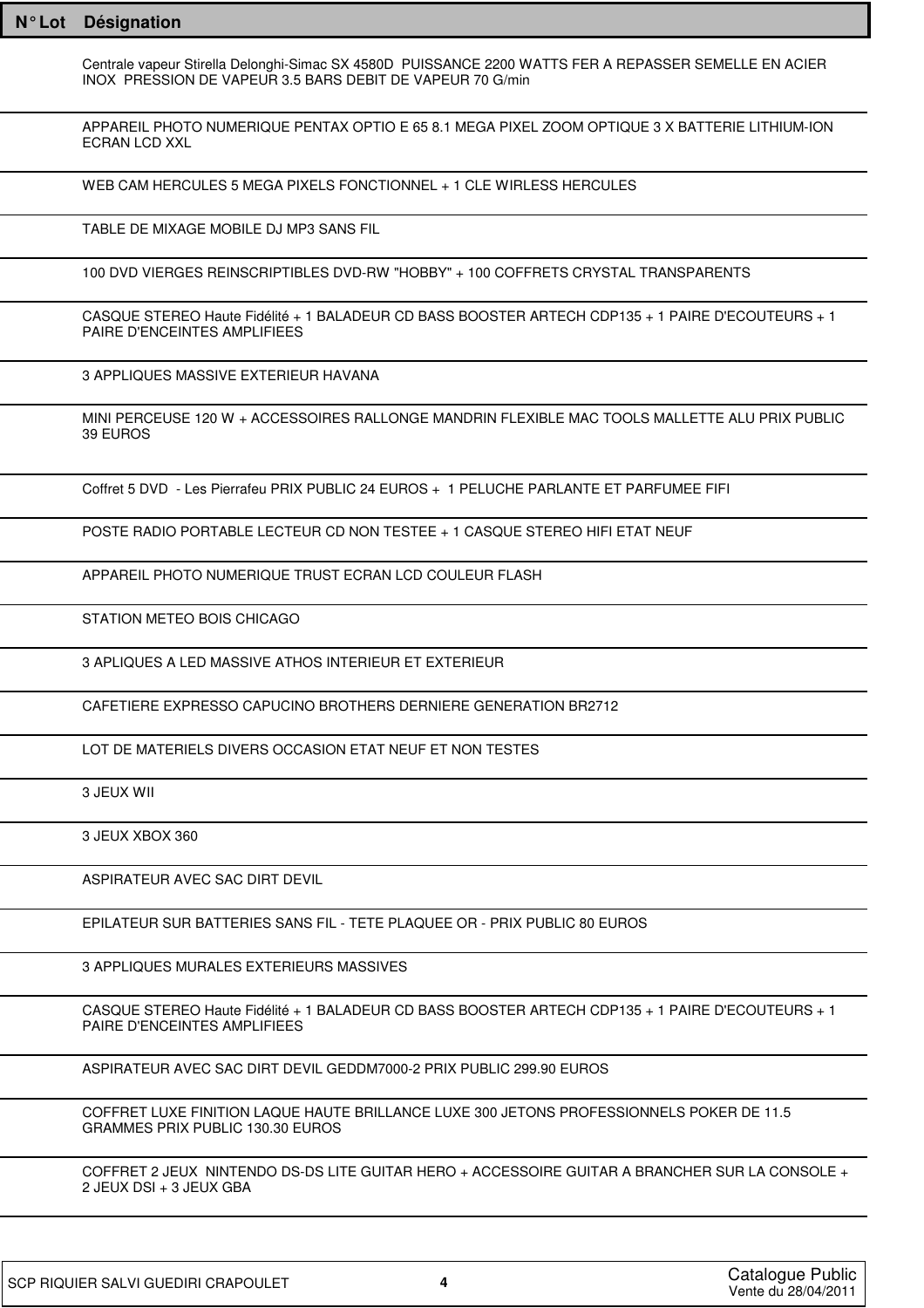Panier de basket en bois à réaliser soi-même prix public 44,9 euros + 1 Pack 8 outils : marteau + scie égoine + rape + 2 tournevis  $+ 2$  serre joints  $+ 1$  ceintureprix public 44,9 euros

APPAREIL PHOTO NUMERIQUE ECRAN LCD V130 LITTLE CAPTAIN BLUE + 1 BROSSES A DENTS DIEGO ET MINUTERIE

PAIRE DE LUNETTES SOLAIRE FONCTION MP3 PRIX PUBLIC 39.90 EUROS

COFFRET COLLECTOR JEU DE PLATEAU WORLD OF WARCRAFT 2 A 6 JOUERS PLUS DE 125 FIGURINES ET PLUS DE 1000 PIECES PRIX PUBLIC 79 EUROS

MODEM ROUTEUR WIRLESS 802.11 N PRIX PUBLIC 89.99 EUROS + 1 WEB CAM

APPAREIL PHOTO NUMERIQUE MEDION 4.1 MEGA PIXELS ZOOM OPTIQUE 3X NUMERIQUE 2 X ECRAN LCD FLASH + 1 JEU D'ECHECS ELECTRONIQUE + 1 COFFRET CHESS ACADENIE COLLECTOR

CARTE SMART TV HERCULES + 1 APPAREIL PHOTO NUMERIQUE MEDION 4.1 MEGA PIXELS ZOOM OPTIQUE 3X NUMERIQUE 2 X ECRAN LCD FLASH + 2 PACK PAPIERS PHOTO

SAC DE COUCHAGE ADULTE SPECIAL RANDONNEE MODELE SARCOPHAGE - MOMIE 200 G/m² ULTRA LEGER + 1 LAMPE DYNAMO ECOLO SANS PILE + 1 KIT ALLUME GAZ / BOUGIE ELECTRIQUE DESIGN INOX

LAMPE DE BUREAU MASSIVE

CAFETIERE EXPRESSO CAPUCINO BROTHERS DERNIERE GENERATION BR2712

ASPIRATEUR A MAIN / BALAI HANDY ULTRA M160 SANS SAC SOUFFLEUR GONFLEUR PRIX PUBLIC 79.90 EUROS

MINI PERCEUSE 120 W + ACCESSOIRES RALLONGE MANDRIN FLEXIBLE MAC TOOLS MALLETTE ALU PRIX PUBLIC 39 EUROS

2 APPLIQUES EXTERIEUR MASSIVE ZAGREB

GUITAR HERO METALLICA BUNDLE JEU WII + GUITAR PRIX PUBLIC 99.99 EUROS

EPILATEUR FEMININ SIMPLY SMOOTH WAX BABYLISS + 1 BROSSE CHAUFFANTE + 1 SECHE CHEVEUX COMPACT

BALAI ELECTRIQUE DIRT DEVIL SANS FIL FONCTIONNANT SUR BATTERIES RECHARGEABLES - PRIX PUBLIC 78.50 **FUROS** 

POSTE RADIO PORTABLE LECTEUR CD NON TESTEE + 1 CASQUE STEREO HIFI ETAT NEUF

Hotte aspirante 90 cm HOTPOINT-ARISTON réf HCMC 90IX HA

Hotte aspirante 90 cm HOTPOINT-ARISTON réf HC 9 IX / HA

Véhicule de marque CHARIOT ELEVATEUR CATERPILLAR GASOIL 6000 HEURES CAPACITE DE LEVAGE 3.3 TONNES

HAUTEUR DE LEVAGE 3.3 METRES

, Modèle GASOIL 6000 HEURES CAPACITE DE LEVAGE:3.3 tonnes HAUTEUR DE LEVAGE: 3.3 metres, Sans Immatriculation , Année Modèle 1999, date première mise en circulation non spécifiée, , , Energie non spécifiée , Sans contrôle technique, Sans certificat d'immatriculation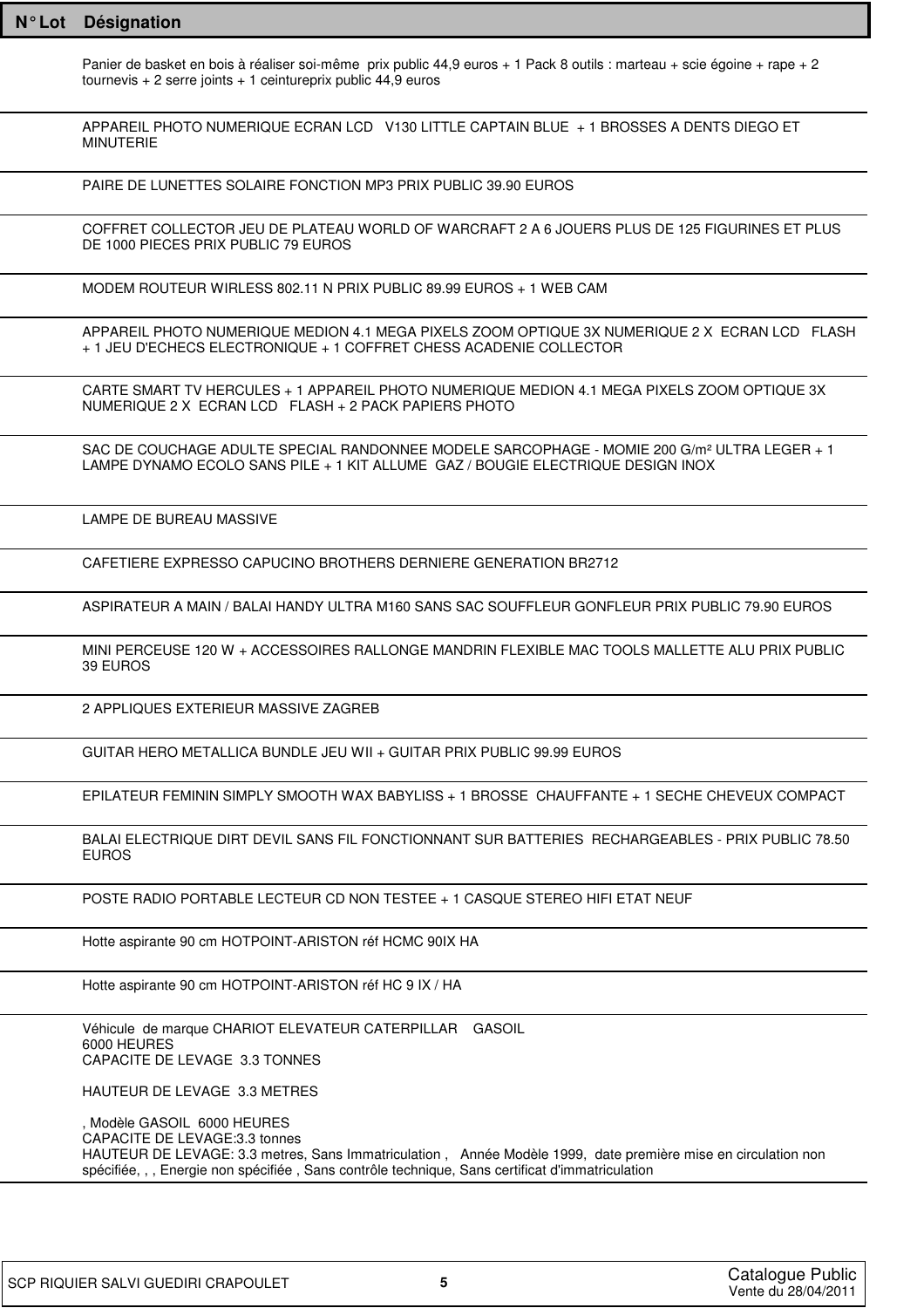Véhicule de marque CHARIOT ELEVATEUR CATERPILLAR GAZ: 5500 heures

CAPACITE DE LEVAGE: 2 TONNES

HAUTEUR DE LEVAGE: 3 METRES

Véhicule Genre TRR, de marque IVECO, immatriculé 7601 WBE 78 , , date première mise en circulation 2/03/1999, Type HM1V352A38, N° de Série WJMM1VPN004209657, Puissance 21 CV - Energie GO, Sans contrôle technique, Avec certificat d'immatriculation

VOLANT AVEC PEDALIER THRUSTMASTER POUR CONSOLE DE JEU NINTENDO WII ETAT NEUF + 1 JEU WII **OCCASION** 

TABLE DE MIXAGE MOBILE DJ SANS FIL

BARRE DE TRACTION

BOUILLOIRE ELECTRIQUE THERMOS 5 LITRES AVEC POMPE ELECTRIQUE INTEGREE

ASPIRATEUR TRAINEAU AVEC SAC ARGOS COMPACT

CARAFE FILTRANTE ANTICALCAIRE, FILTRE PESTICIDES - NITRATES - BACTERIES + 2 FILTRES CHARBON ACTIF

LOT DE MATERIELS DIVERS OCCASION ETAT NEUF ET NON TESTES

FOUR HALOGENE MULTI COOKER PRIX PUBLIC 68 EUROS

3 JEUX XBOX 360 (2 JEUX ETAT NEUF ET 1 OCCASSION)

COFFRET JEUX EN BOIS LAQUE + 28 DOMINOS + 2 JEUX DE CARTES + APPAREIL PHOTO NUMERIQUE MEDION

20 RECHARGES AIRWICK ET DIFFUSEURS PLUSIEURS PARFUMS - PRIX PUBLIC D'UNE RECHARGE = 7 EUROS (SOIT LE LOT A 140 EUROS !!)-ENVIRON 3,5 ANS DE RECHARGES

PAIRE DE LUNETTES SOLAIRE FONCTION MP3 PRIX PUBLIC 39.90 EUROS

PELUCHE DOODLE PETS CONTIENTS 2 FEUTRES LAVABLES PRIX PUBLIC 21.99 EUROS + 1 PELUCHE PARLANTE ET PARFUMEE FIFI + 1 BOITE A SENTEURS

JEU XBOX 360 WOLVERINE +1 EXTENTION DE GRIFFE WOLVERINE

COFFRET CROUPIER 200 JETONS DE POKER PROFESSIONNELS + SON CARROUSSEL TOURNANT ET 2 JEUX DE CARTES

CONSOLE DE JEU VIRTUAL TENNIS A BRANCHER SUR TV + RAQUETTE SANS FIL + 1 BALADEUR CD ARTECH CDP23A + ECOUTEURS + UN CASQUE STEREO

SERVITEUR DE CHEMINNE 5 PCES

LOT DE POUPEES PORCELAINE INDIENS ET ORCHESTRE BOITE A MUSIQUE + 5 LOGICIELS

WEB CAM PELUCHE + 1 CAMERA NUMERIQUE TRUST 742AV AVEC ECRAN LCD

NETTOYEUR VAPEUR BALAI ELECTRIQUE TEAM DESINFECTANT POUR SOLS-VOILAGES-CANAPES

 APPAREIL PHOTO NUMERIQUE GRAND ECRAN COULEUR LCD 4 Cm ZOOM OPTIQUE + FLASH + IMPRIMANTE PHOTO SAGEM FONCTIONNE AVEC OU SANS PC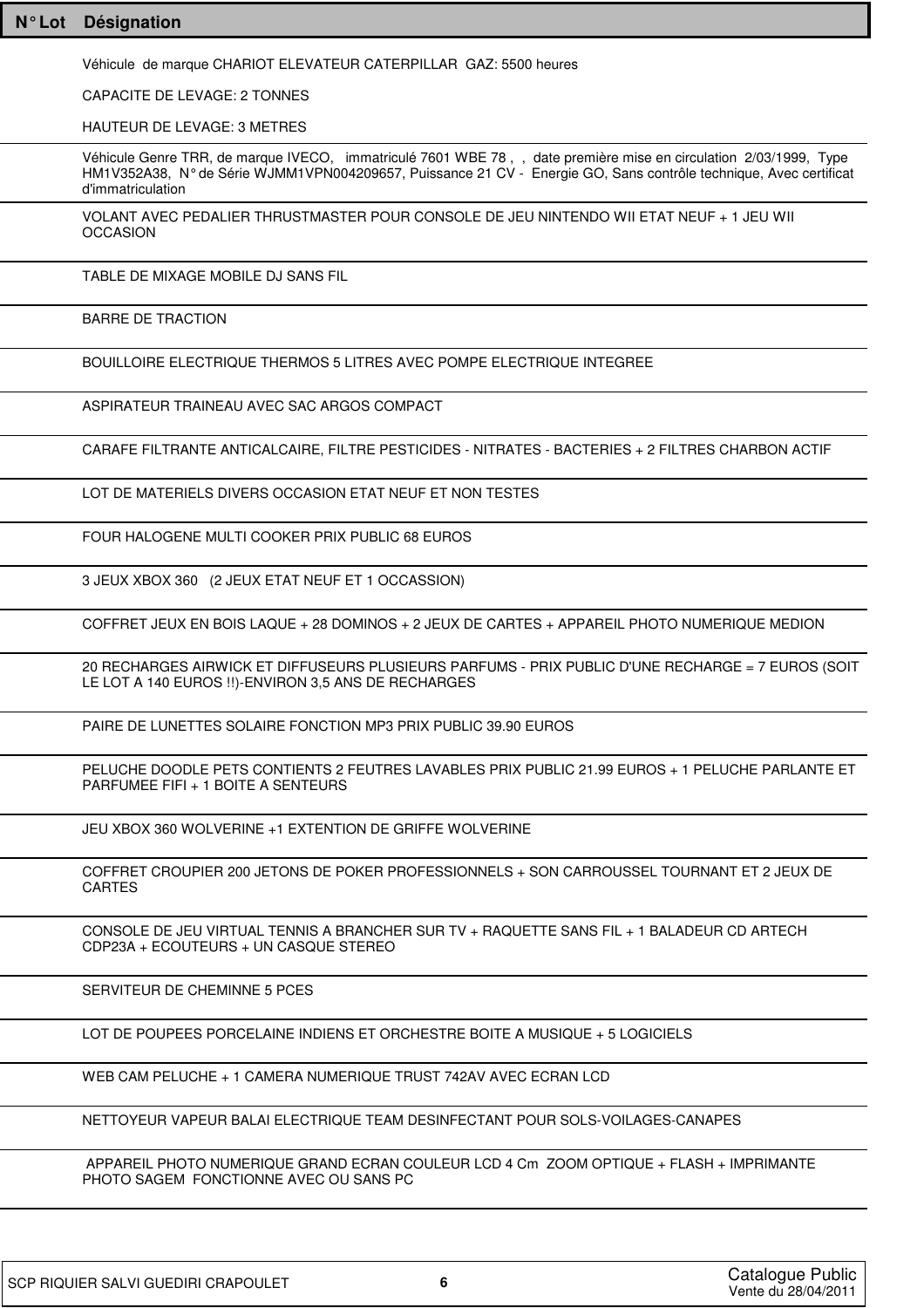| $N^{\circ}$ Lot | Désignation                                                                                                                                                                                |
|-----------------|--------------------------------------------------------------------------------------------------------------------------------------------------------------------------------------------|
|                 | 2 ENCEINTES STEREO AMPLIFIEES 160 W NAIKO SB940 POUR MP3-PC-BALADEUR CD + 1 CASQUE HIFI MP330 + 1<br>WEBCAM ECLAIRAGE NOCTURNE + 1 ROUTEUR WIFI HERCULES                                   |
|                 | JEU POUR CONSOLE PSP +1 COFFRET 100 JETONS DE POKER+ 2 JEUX DE CARTES                                                                                                                      |
|                 | MINI PERCEUSE 120 W + ACCESSOIRES RALLONGE MANDRIN FLEXIBLE MAC TOOLS MALLETTE ALU PRIX PUBLIC<br>39 EUROS                                                                                 |
|                 | HELICOPTER SKY LEADER RADIO COMMANDE                                                                                                                                                       |
|                 | CAFETIERE A FILTRE + 1 CARAFE FILTRANTE ANTICALCAIRE, FILTRE PESTICIDES - NITRATES - BACTERIES + 1<br>FILTRE CHARBON ACTIF + 1 MACHINE A SANDWITCH                                         |
|                 | 3 APPAREILS PHOTO NUMERIQUES RETOUR SAV NON TESTES EN BOITES + 1 CONSOLE DE JEU ECHECS<br>ELECTRONIQUE ET UN CHARGEUR UNIVERSEL + BATTERIES ETAT NEUFS                                     |
|                 | RECEPTEUR SATELLITE TERBOX                                                                                                                                                                 |
|                 | 2 REVERBERES DE JARDIN MILAZZO ANTHRACITE LED 230 VOLT PRIX UNITAIRE 77.55 EUROS                                                                                                           |
|                 | 2 APPLIQUES EXTERIEUR MASSIVE CARDIF PRIX UNITAIRE 34.90 EUROS                                                                                                                             |
|                 | COFFRET ASTERIX ET LES VIKING COMPRENANT LE DVD+ LE LIVRET + LE JEU PC + 2 FIGURINES +3 JEUX<br>NINTENDO GBA COMPATIBLES DS ET DS LITE                                                     |
|                 | 2 POMPES A PIED + 2 TAPIS 60X40 + 10 THERMOMETRES INTERIEUR ET EXTERIEUR POUR AUTO ET DOMICILE + 2<br>COFFRETS LAGUIOL COLLECTOR                                                           |
|                 | MACHINE A EXPRESSO/CAPUCCINO BROTHERS BR2702 SELECTEUR ROTATIF BUSE A VAPEUR TIROIR RAMASSE<br><b>GOUTTES</b>                                                                              |
|                 | BALAI ELECTRIQUE DIRT DEVIL SANS FIL FONCTIONNANT SUR BATTERIES RECHARGEABLES - PRIX PUBLIC 78.50<br><b>EUROS</b>                                                                          |
|                 | GLACIERE ELECTRIQUE KINFO FONCTIONNANT SUR BATTERIE 12V ET SECTEUR 220 VOLTS 7 LITRES                                                                                                      |
|                 | FOUR HALOGENE MULTI COOKER PRIX PUBLIC 68 EUROS                                                                                                                                            |
|                 | 2 COFFRETS PIERRAFEU 5 DVD PRIX PUBLIC 22.90 EUROS + 1 COFFRET DE 4 LOGICIELS                                                                                                              |
|                 | SAC DE COUCHAGE ADULTE SPECIAL RANDONNEE MODELE SARCOPHAGE - MOMIE 200 G/m <sup>2</sup> ULTRA LEGER + 1<br>LAMPE DYNAMO ECOLO SANS PILE + 1 KIT ALLUME GAZ / BOUGIE ELECTRIQUE DESIGN INOX |
|                 | MANETTE DE JEU NEUVE HOBBY POUR NINTENDO WII - PRIX PUBLIC 40 EUROS + 1 JEU WII + 1 PISTOLET                                                                                               |
|                 | VOLANT FERRARI SCUDERIA GT F430 SANS FIL COCKPIT POUR PS3 ET PC PRIX PUBLIC 301 EUROS                                                                                                      |
|                 | 25 LOGICIELS EDUCATIFS ET JEUX POUR ENFANTS DIVERS                                                                                                                                         |
|                 | COFFRET METAL 13 DVD SUPERMAN ULTIMATE COLLECROR'S EDITION INCLUS LES 7 FILMS PLUS DE 20 HEURES<br>DE BONUS PRIX PUBLIC 65.71 EUROS                                                        |
|                 | LOT DE JEUX CONSOLES ET ACCESSOIRES                                                                                                                                                        |
|                 | UNITE CENTRALE IBM                                                                                                                                                                         |
|                 |                                                                                                                                                                                            |

1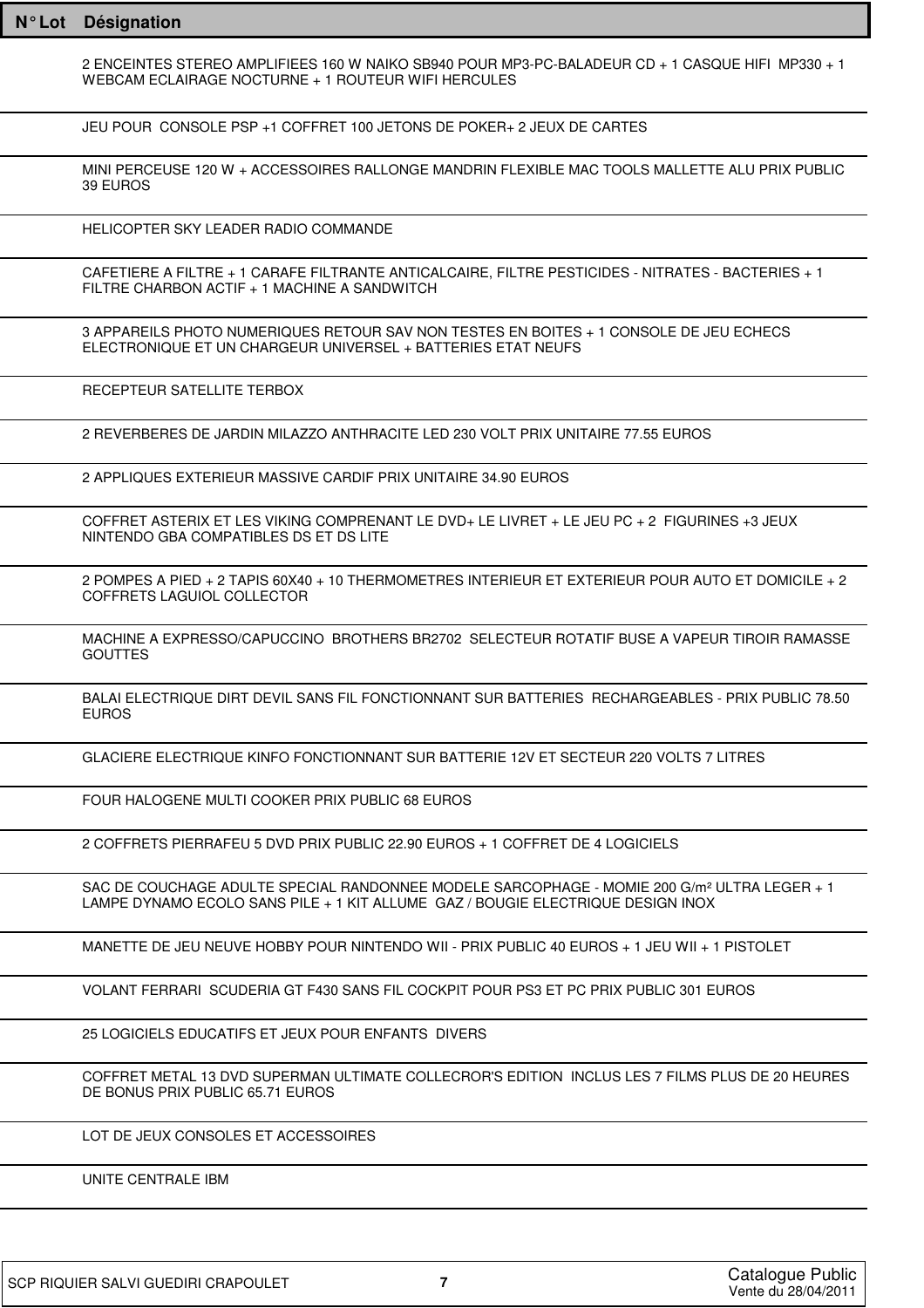| $N^{\circ}$ Lot | Désignation                                                                                                                                                                   |
|-----------------|-------------------------------------------------------------------------------------------------------------------------------------------------------------------------------|
|                 | TAPIS DE JEU CARS INTERACTIF GEANT POUR TRAVAILLER LES REFLEXES ET LA MEMOIRE 2 MODES DE JEUX DE<br>1 A 4 JOUEURS PRIX PUBLIC 24.90 EUROS + 1 JEU DE CREATION WINNIE L'OURSON |
|                 | BOUILLOIRE ELECTRIQUE THERMOS 5 LITRES AVEC POMPE ELECTRIQUE INTEGREE                                                                                                         |
|                 | JEU NINTENDO WII POPSTAR GUITAR + ACCESSOIRE GUITAR A BRANCHER SUR LA WIIMOTE - PRIX PUBLIC 39<br><b>EUROS</b>                                                                |
|                 | LOT DE LIVRES DIVERS                                                                                                                                                          |
|                 | LOT DE MATERIELS DIVERS OCCASION ETAT NEUF ET NON TESTES                                                                                                                      |
|                 | LAVE VAISSELLE COMPACT MODELE WP5A 4 A 6 COUVERTS IDEAL POUR STUDIO-CARAVANE ET PETITS ESPACES<br><b>EXPO</b>                                                                 |
|                 | COFFRET COLLECTOR DVD + LA BANDE DESSINEE + LE CD AUDIO DE LA BANDE ORIGINALE DU FILM - PRIX PUBLIC<br>40 EUROS                                                               |
|                 | 2 COFFRETS PIERRAFEU 5 DVD PRIX PUBLIC 22.90 EUROS + 1 COFFRET DE 4 LOGICIELS                                                                                                 |
|                 | VOLANT FERRARI GT EXPERIENCE RACING WHILL PS3 / PC                                                                                                                            |
|                 | KIT HOME CINEMA 2.1 HERCULES + 1 TERMINAL SATELLITE NUMERIQUE + 1 ANTENNE AMPLIFIER                                                                                           |
|                 | WEBCAM HAUTE DEFINITION "PELUCHE" + 2 SOURIS KIDS + 2 LOGICIELS CLUB DES TROUVETOUT+2 FILMS DVD+3<br><b>CD AUDIO POUR ENFANTS</b>                                             |
|                 | PAIRE DE LUNETTES SOLAIRE FONCTION MP3 PRIX PUBLIC 39.90 EUROS                                                                                                                |
|                 | BROSS E CHAUFANTE VIDALL SASSOON + 1 SECHE CHEVEUX + 1 BROSSE A DENTS ELECTRIQUE                                                                                              |
|                 | COFFRET COLLECTOR JEU DE PLATEAU WORLD OF WARCRAFT 2 A 6 JOUERS PLUS DE 125 FIGURINES ET PLUS<br>DE 1000 PIECES PRIX PUBLIC 79 EUROS                                          |
|                 | HELICOPTER SKY LEADER RADIO COMMANDE                                                                                                                                          |
|                 | CONSOLE DE JEU VIRTUAL TENNIS A BRANCHER SUR TV + RAQUETTE SANS FIL + 1 BALADEUR CD ARTECH<br>CDP23A + ECOUTEURS + UN CASQUE STEREO                                           |
|                 | LOT DE LIVRES DIVERS                                                                                                                                                          |
|                 | APPAREIL PHOTO NUMERIQUE ECRAN LCD V130 LITTLE MISS PRIX PUBLIC 42.71 EUROS + 1 PELUCHE DOODLE<br>PETS CONTIENTS 2 FEUTRES LAVABLES PRIX PUBLIC 21.99 EUROS                   |
|                 | APPAREIL PHOTO NUMERIQUE PENTAX OPTIO E 65 8.1 MEGA PIXEL ZOOM OPTIQUE 3 X BATTERIE LITHIUM-ION<br>ECRAN LCD XXL                                                              |
|                 | SECHOIR MURAL BRABANTIA 375842 ETANDAGE 25 METRES                                                                                                                             |
|                 | STATION METEO ELECTRONIQUE + REVEIL DIGITAL + 1 JEU SUDOKUBE + 1 CONSOLE DE JEU ECHEC<br>ELECTRONIQUE + 1 CONSOLE DE 11 JEUX DIGITALE AVEC RADIO FM                           |
|                 | MACHINE A EXPRESSO/CAPUCCINO BROTHERS BR2700 SELECTEUR ROTATIF BUSE A VAPEUR TIROIR RAMASSE<br>GOUTTES DESIGN NOIR ET ALU                                                     |
|                 | POUBELLE ELECTRIQUE A DETECTION DE MOUVEMENT                                                                                                                                  |
|                 |                                                                                                                                                                               |

٦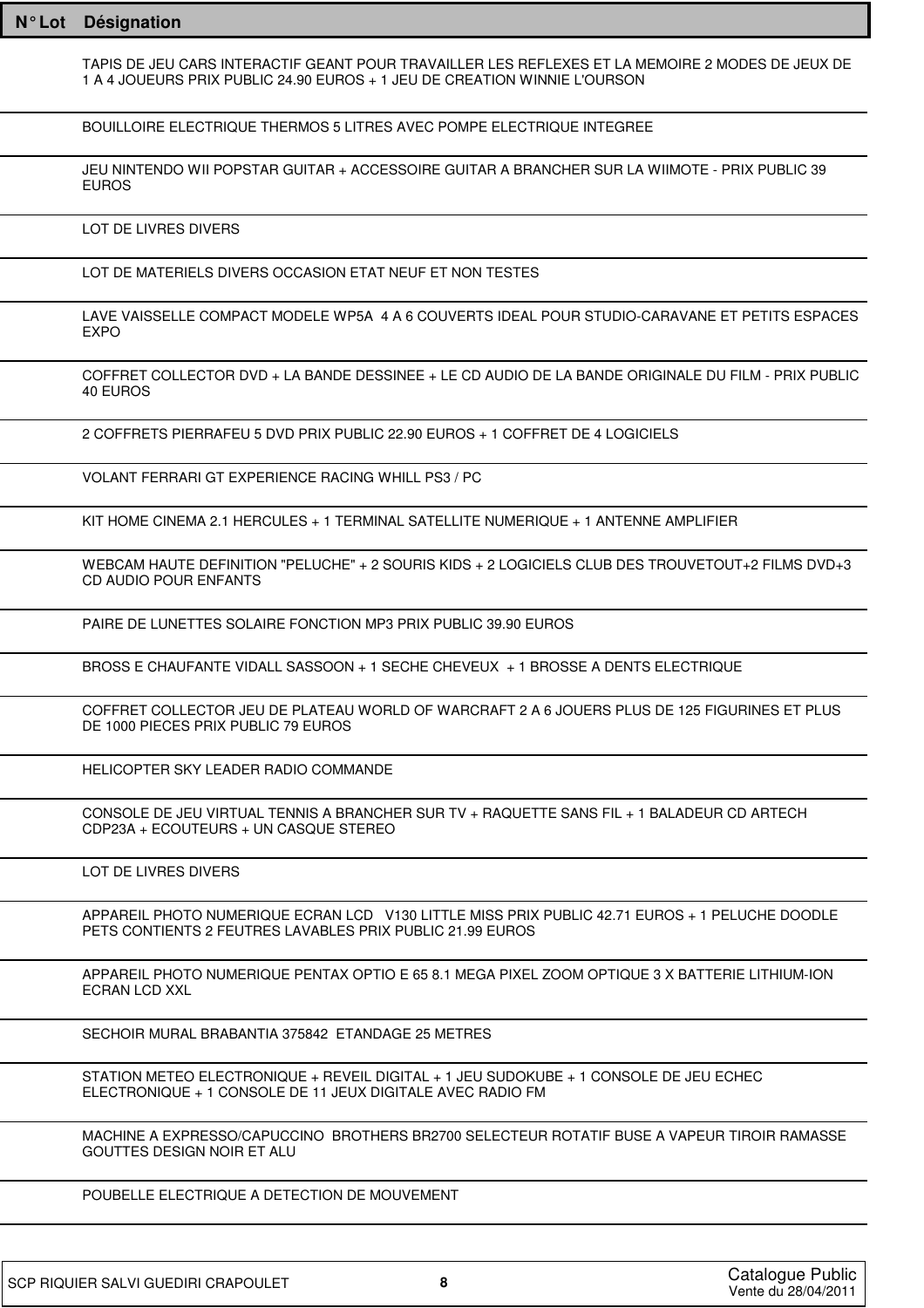BARRE DE TRACTION

CUISEUR A ŒUFS TR9470 + 1 CARAFE FILTRANTE + 1 FILTRE CHARBON ACTIF + 1 SECHE CHEVEUX BROTHER

COFFRET FORMATION AUTO ECOLE INCLUS 2 DVD INTERACTIFS 1 LIVRE 240 PAGES 2 SIMULATEURS CONDUITE AUTO ET MOTO + 1 GILET DE SECURITE

VOLANT FERRARI GT EXPERIENCE RACING WHILL PS3 / PC

MODEM ADSL ROUTEUR WIFI 802.11G + CLE WIFI PRIS PUBLIC 58.14 EUROS

TAPIS DE JEU CARS INTERACTIF GEANT POUR TRAVAILLER LES REFLEXES ET LA MEMOIRE 2 MODES DE JEUX DE 1 A 4 JOUEURS PRIX PUBLIC 24.90 EUROS + 1 JEU DE CREATION WINNIE L'OURSON

COFFRET OVER KILL INCLUS LE JEU + LE PISTOLET

Centrale vapeur Stirella Delonghi-Simac DUAL 7520 FER A REPASSER SEMELLE EN ACIER INOX PRESSION DE VAPEUR 3.5 BARS DEBIT DE VAPEUR 70 G/min

HOTTE ASPIRANTE IDESIT 60 CM H161 WH EXPO

LAPIN MULTIFONCTION CONNECTE A INTERNET NABAZTAG

FONTAINE A EAU TRILEC YLRO7 CHAUD ET FROID ELECTRIQUE POUR BOUTEILLES STANDARD 18 L

3 JEUX XBOX 360 (2 JEUX ETAT NEUF ET 1 OCCASSION)

LOT DE MATERIELS DIVERS OCCASION ETAT NEUF ET NON TESTES

TELEPHONE GSM NUE FONCTIONNEL + 1 WEB CAM OCAS

ASPIRATEUR SANS SAC INFINITY M5020 TRIPLE CYCLONIQUE DIRT DEVIL PRIX PUBLIC 299 EUROS

TABLE DE MIXAGE MOBILE DJ MP3 SANS FIL

CARTE SMART TV HERCULES + 1 APPAREIL PHOTO NUMERIQUE MEDION 4.1 MEGA PIXELS ZOOM OPTIQUE 3X NUMERIQUE 2 X ECRAN LCD FLASH

2 LAMPES DE JARDIN MODEL MUNCHEN ALUMINIUN PRIX PUBLIC UNITAIE 38.28 EUROS

JOYSTICK AFTERBURNER RETOUR DE FORCE AVEC MANETTE DES GAZ ET BASE LESTEE+ 4 JEUX DE SIMULATION

COFFRET CARMEN GIRL PINCE CERAMIQUE

HELICOPTER SKY LEADER RADIO COMMANDE

APPAREIL PHOTO NUMERIQUE MEDION 4.1 MEGA PIXELS ZOOM OPTIQUE 3X NUMERIQUE 2 X ECRAN LCD FLASH + 1 JEU D'ECHECS ELECTRONIQUE + 1 COFFRET CHESS ACADENIE COLLECTOR

COFFRET HOUSE OF DEAD 2 ET 3 INCLUS LE JEU + LE PISTOLET PRIX PUBLIC 50.85 EUROS

PULVERISATEUR ELECTRIQUE RYBOX POUR PLANTES MAIS EGALEMENT PISTOLET A PEINTURE ELECTRIQUE + 1 PONCEUSE VIBRANTE + 1 SCIE SAUTEUSE

NETTOYEUR VAPEUR BALAI ELECTRIQUE TEAM DESINFECTANT POUR SOLS-VOILAGES-CANAPES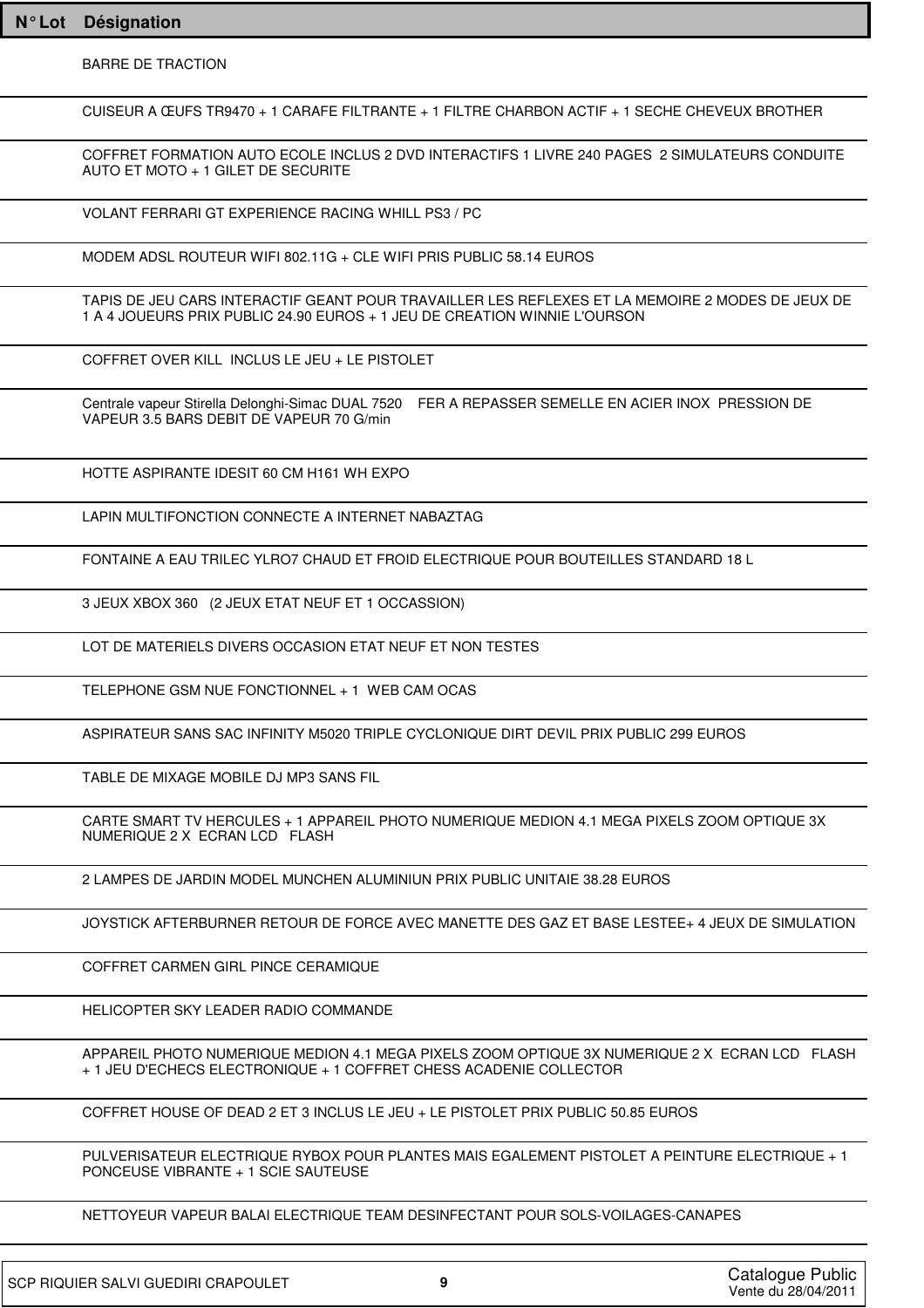CAVE A CIGARES CONTENANCES 200 CIGARES CONTRÔLE DE L'HYGROMETRIE AFFICHAGE DE LA TEMPERATURE ASPECT BOIS D'ORMES MINEA

PLAFONNIER MODEL PROVENCE METAL ET VERRE

3 JEUX PS3

CAMESCOPE NUMERIQUE MICROMAXX 5 EN 1 - 4 MEGA PIXEL ECRAN LCD COULEUR 1.5" ZOOM 4X MP3 FLASH FONCTIONNEL+ 1CARTE TUNER TV ET MONTAGE VIDEO AVEC TELECOMMANDE ETAT NEUF + 1 LOGICIEL

COFFRET GHOST SQUAD INCUS LE JEU + LE PISTOLET PRIX PUBLIC 45 EUROS

25 LOGICIELS EDUCATIFS ET JEUX DIVERS

BODY LEG MAGIC FITNESSE NOTICE DVD + ECRAN DIGITAL

LOT DE MATERIELS DIVERS OCCASION ETAT NEUF ET NON TESTES

SERVITEUR DE CHEMINNE 5 PCES

COFFRET DORA CREATIVITE + 1 COFFRET PRESTIGE KIDS AVEC SOURIS USB + 1 APPAREIL PHOTO NUMERIQUE FLASH

VENTILATEUR SUR PIED

3 JEUX PS3

PESE PERSONNE TEFAL PREMIO EN VERRE EXTRA PLAT

BOUILLOIRE ELECTRIQUE THERMOS 5 LITRES AVEC POMPE ELECTRIQUE INTEGREE

BOUILLOIRE ELECTRIQUE + 1 FER A REPASER A VAPEUR + 6 RECHARGES AIR WICK

VOLANT FERRARI GT EXPERIENCE RACING WHILL PS3 / PC

PAIRE DE LUNETTES SOLAIRE FONCTION MP3 PRIX PUBLIC 39.90 EUROS

HUMIDIFICATEUR D'AIR A ULTRASONS POUR AMELIORER L'AIR AMBIANT

HOTTE ASPIRANTE IDESIT 60 CM H161 WH

FOUR HALOGENE MULTI COOKER PRIX PUBLIC 68 EUROS

2 COFFRETS PIERRAFEU 5 DVD PRIX PUBLIC 22.90 EUROS + 1 COFFRET DE 4 LOGICIELS

SECHOIR MURAL BRABANTIA 375842 ETANDAGE 25 METRES

HELICOPTER SKY LEADER RADIO COMMANDE

POUBELLE ELECTRIQUE A DETECTION DE MOUVEMENT

LOT DE LIVRES DIVERS

2 APPLIQUES MURAL EXTERIEUR INOX MODEL MONACO PRIX PUBLIC UNITAIRE 71.75 EUROS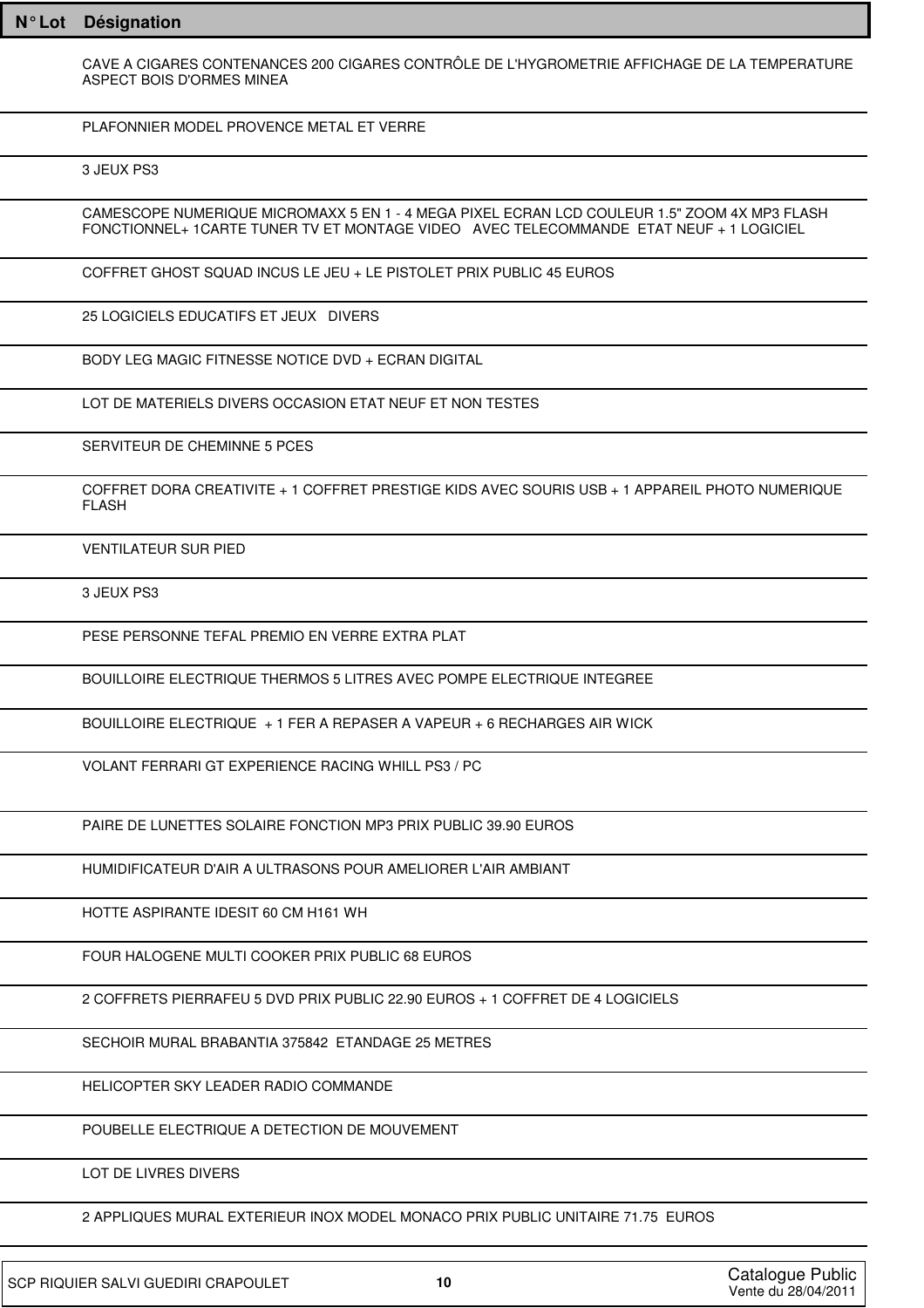COFFRET FORMATION AUTO ECOLE INCLUS 2 DVD INTERACTIFS 1 LIVRE 240 PAGES 2 SIMULATEURS CONDUITE AUTO FT MOTO  $+1$  GILET DE SECURITE

HOTTE ARISTON MODEL HD90/HA

APPAREIL PHOTO NUMERIQUE ECRAN LCD V130 LITTLE MISS PRIX PUBLIC 42.71 EUROS + 1 PELUCHE DOODLE PETS CONTIENTS 2 FEUTRES LAVABLES PRIX PUBLIC 21.99 EUROS

TONDEUSE + EPILATEUR FEMININ AUTONOME SUR BATTERIES SANS FIL TETE PLAQUEE OR (PRIX PUBLIC 80 EUROS) + 1 SECHE CHEVEUX BROTHERS DE VOYAGE

CARAFE FILTRANTE ANTICALCAIRE, FILTRE PESTICIDES - NITRATES - BACTERIES + 2 FILTRES CHARBON ACTIF

ROBOT CULINAIRE KENWOOD MULTIPRO KNFP580 2 BOLS

VOLANT FERRARI GT EXPERIENCE RACING WHILL PS3 / PC

ASPIRATEUR TRAINEAU AVEC SAC VARIETEUR ELECTRONIQUE TUBE TELECOPIQUE

CONSOLE DE JEU VIRTUAL TENNIS A BRANCHER SUR TV + RAQUETTE SANS FIL + 1 BALADEUR CD ARTECH CDP23A + ECOUTEURS + UN CASQUE STEREO

LAVE VAISSELLE COMPACT MODELE WP5A 4 A 6 COUVERTS IDEAL POUR STUDIO-CARAVANE ET PETITS ESPACES EXPO

JEUX D'ECHECS ELECTRONIQUE + 2 JEUX PC +1 SET BROSSE A DENTS ELECTRIQUE + 3 EMBOUTS + VERRE SUPPORT ET SABLIER +1 BROSSE A DENTS ET MINUTERIE DIEGO ETAT NEUF

PLAFONNIER EN VERRE

2 JEUX NINTENDO DS-DS LITE GUITAR HERO ROCK TOUR + JAM SESSION 100% GUITARE

VOLANT AVEC PEDALIER THRUSTMASTER POUR CONSOLE DE JEU NINTENDO WII ETAT NEUF + 1 JEU WII **OCCASION** 

LAPIN MULTIFONCTION CONNECTE A INTERNET NABAZTAG

TELEPHONE GSM NUE FONCTIONNEL + 1 WEB CAM OCAS

SCANNER NUMERIQUE DIAPOSITIVES ET NEGATIFS AVEC ECRAN LCD

HOTTE ASPIRANTE IDESIT 60 CM H161 WH EXPO

APPAREIL PHOTO NUMERIQUE MEDION 4.1 MEGA PIXELS ZOOM OPTIQUE 3X NUMERIQUE 2 X ECRAN LCD FLASH + 1 JEU D'ECHECS ELECTRONIQUE + 1 COFFRET CHESS ACADENIE COLLECTOR

COFFRET OVER KILL INCLUS LE JEU + LE PISTOLET

BALAI ELECTRIQUE DIRT DEVIL SANS FIL FONCTIONNANT SUR BATTERIES RECHARGEABLES - PRIX PUBLIC 78.50 EUROS

SECHE CHEVEUX REVLON

10 COFFRETS LIVRE ET DVD MUSICAUX METALLICA / AEROSMITH /GREEN DAY / DEEP PURPLE / THE CURE / GENESIS / BOWIE ETC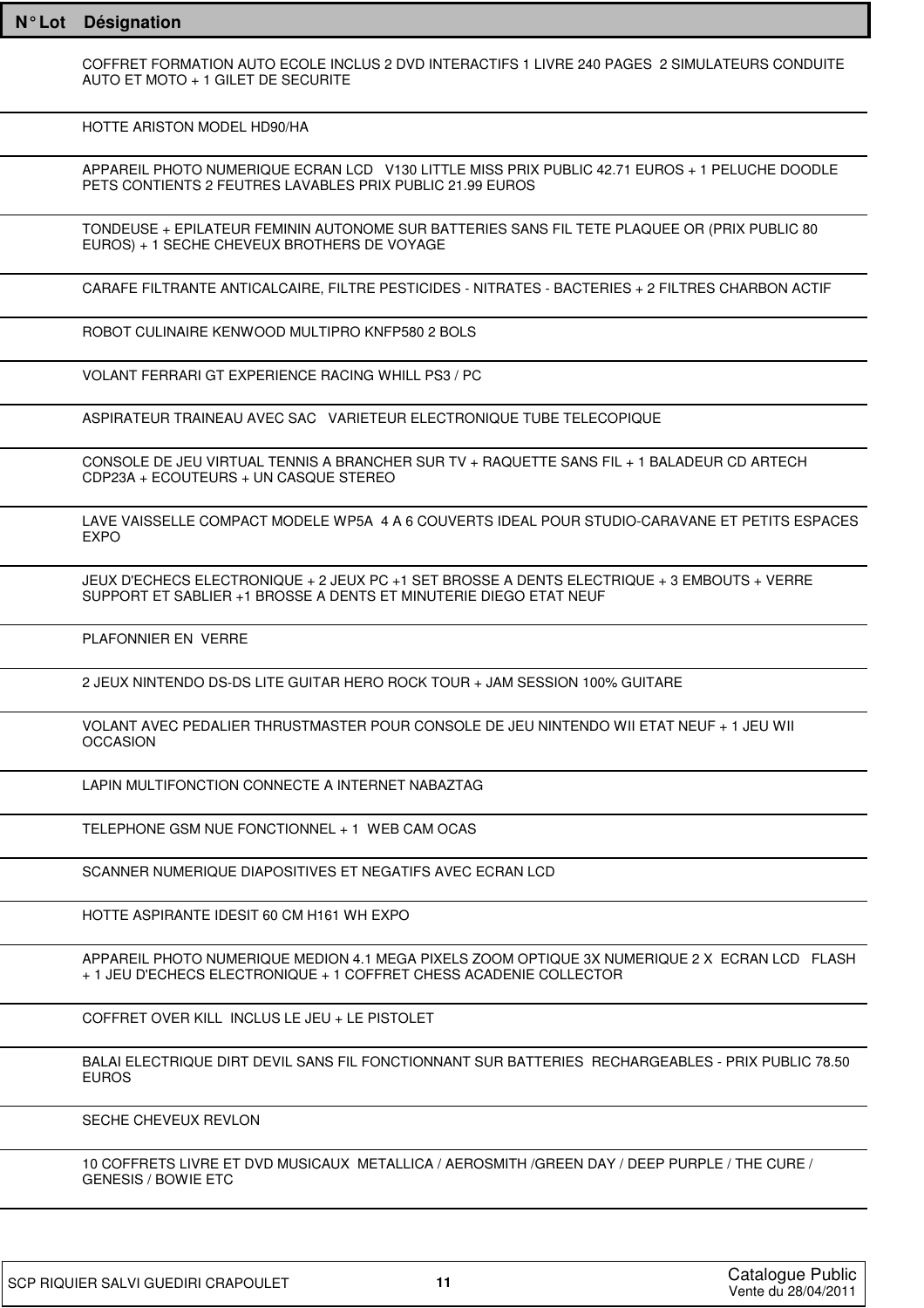| $N^{\circ}$ Lot | <b>Désignation</b>                                                                                                                                                |
|-----------------|-------------------------------------------------------------------------------------------------------------------------------------------------------------------|
|                 | APPAREIL PHOTO NUMERIQUE AVEC ZOOM ET GRAND ECRAN COULEUR + ACCESSOIRES EN BOITE D'ORIGINE<br>FONCTIONNEL + 1 CADRE PHOTO NUMERIQUE NON TESTEE                    |
|                 | EPILATEUR SUR BATTERIES SANS FIL - TETE PLAQUEE OR - PRIX PUBLIC 80 EUROS + 1 MINI GLACIERE 2 EN 1<br>POUR COSMETIQUE ET CANETTES 33 CL ELECTRIQUE 220 ET 12VOLTS |
|                 | 2 APPLIQUES A LED MILAZZO PRIX UNITAIRE 67.5 EUROS + 1 APPLIQUE ATHOS PRIX UNITAIRE 57.46 EUROS                                                                   |
|                 | CADRE PHOTO NUMERIQUE 8" SCANNER                                                                                                                                  |
|                 | APPAREIL PHOTO NUMERIQUE ECRAN LCD LLASH + 20 DVD-R + 1 PACK PAPIER PHOTO + 2 LOGICIELS + KIT<br><b>CHARGEUR</b>                                                  |
|                 | 2 ENCEINTES STEREO AMPLIFIEES 160 W NAIKO SB940 POUR MP3-PC-BALADEUR CD + 1 CASQUE HIFI MP330 + 1<br>WEBCAM ECLAIRAGE NOCTURNE + 1 ROUTEUR WIFI HERCULES          |
|                 | MANETTE DE JEU NEUVE HOBBY POUR NINTENDO WII - PRIX PUBLIC 40 EUROS + 1 JEU WII + 1 PISTOLET                                                                      |
|                 | JEU POUR CONSOLE PSP +1 COFFRET 100 JETONS DE POKER + 2 JEUX DE CARTES                                                                                            |
|                 | CARTE VIDEO 3D PROPHET HERCULES + 2 COFFRETS COLLECTOR PC                                                                                                         |
|                 | BROSSE COIFFANTE VIDAL SASSOON + 1 EPILATEUR BRAUN                                                                                                                |
|                 | UNITE CENTRALE IBM                                                                                                                                                |
|                 | COFFRET ASTERIX ET LES VIKING COMPRENANT LE DVD+ LE LIVRET + LE JEU PC + 2 FIGURINES +3 JEUX<br>NINTENDO GBA COMPATIBLES DS ET DS LITE                            |
|                 | MEUBLE TV EN VERRE + 1 SUPPORT UNIVERSEL POUR PLASMA / LCD                                                                                                        |
|                 | <b>BARRE DE TRACTION</b>                                                                                                                                          |
|                 | GENERATEUR DE GLAÇONS                                                                                                                                             |
|                 | PDA FUJITSU SIEMENS WIFI ECRAN TACTILE NON TESTE EN L'ETAT+ 1 CONSOLE DE JEUX ELECTRONIQUE + 1<br><b>WEBCAM ETAT NEUFS</b>                                        |
|                 | COFFRET CROUPIER 200 JETONS DE POKER PROFESSIONNELS + SON CARROUSSEL TOURNANT ET 2 JEUX DE<br><b>CARTES</b>                                                       |
|                 | BODY LEG MAGIC FITNESSE NOTICE DVD + ECRAN DIGITAL                                                                                                                |
|                 | MODEM ADSL ROUTEUR WIFI 802.11G + CLE WIFI PRIS PUBLIC 58.14 EUROS                                                                                                |
|                 | VOLANT AVEC PEDALIER THRUSTMASTER POUR CONSOLE DE JEU NINTENDO WII ETAT NEUF + 1 JEU WII<br><b>OCCASION</b>                                                       |
|                 | LOT DE LIVRES DIVERS                                                                                                                                              |
|                 | LOT DE MATERIELS DIVERS OCCASION ETAT NEUF ET NON TESTES                                                                                                          |
|                 | FOUR HALOGENE MULTI COOKER PRIX PUBLIC 68 EUROS                                                                                                                   |
|                 | PELUCHE DOODLE PETS CONTIENTS 2 FEUTRES LAVABLES PRIX PUBLIC 21.99 EUROS + 1 PELUCHE PARLANTE ET<br>PARFUMEE FIFI + 1 BOITE A SENTEURS                            |
|                 |                                                                                                                                                                   |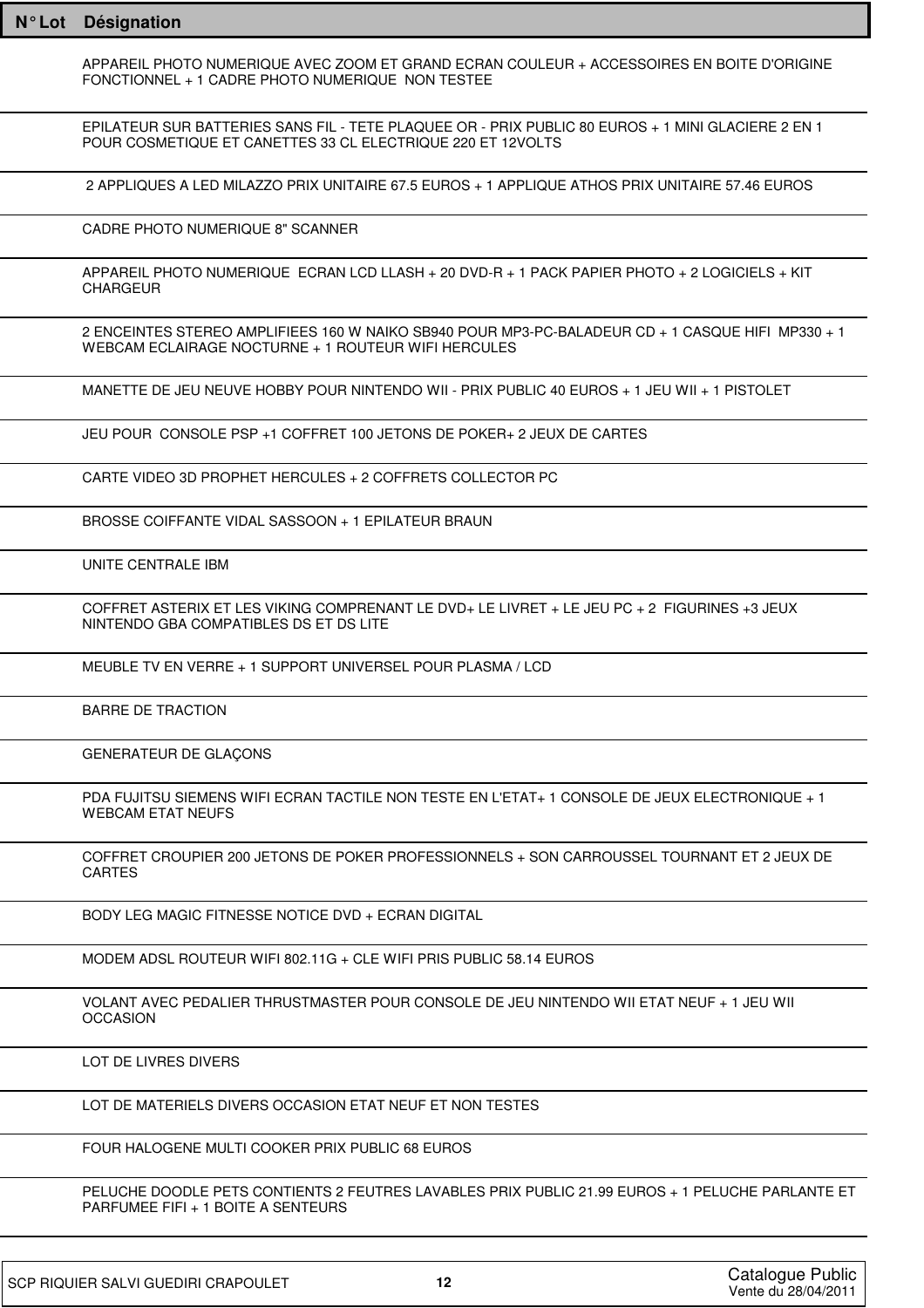| N°Lot Désignation                                                                         |
|-------------------------------------------------------------------------------------------|
| PALETTE DE MATERIELS DIVERS (fonctionnels, non testés et HS) valeur 400€                  |
| PALETTE DE MATERIELS DIVERS (fonctionnels, non testés et HS) valeur 400€                  |
| PALETTE DE MATERIELS DIVERS (fonctionnels, non testés et HS) valeur 400€                  |
| PLAQUE VIBRANTE 60 KG                                                                     |
| 11 BT CH SARAIL LA GUILLAUMIERE 1991                                                      |
| 1 MALLE                                                                                   |
| 1 CARPETTE                                                                                |
| 2 POTICHES BLEUS                                                                          |
| 1 PRIE DIEU                                                                               |
| LAMPE ET ABAT JOUR                                                                        |
| RAMASSE MIETTE METAL ARGENTE                                                              |
| <b>CARAFE LANCEL</b>                                                                      |
| PIQUE FLEUR METAL ARGENTE                                                                 |
| LOT COUVERTS ARGENT:6 fourchettes, 5 grandes cuillères,                                   |
| <b>BAROMETRE</b>                                                                          |
| <b>LAMPE DE BUREAUX</b>                                                                   |
| DUFY "REGATTE"                                                                            |
| 3 CADRES"VUE MER"                                                                         |
| <b>CADRE "PLAN DE PARIS"</b>                                                              |
| <b>CADRE PLANISPHERE</b>                                                                  |
| 2 CADRES "OISEAUX DES ILES"                                                               |
| LITHO "LABRADOR"                                                                          |
| <b>PAPYRUS</b>                                                                            |
| ABAT JOUR + LAMPE ET ABAT JOUR                                                            |
| PETITE CHAISE                                                                             |
| PETIT CADRE "VUE DU LAC D'ENGHIEN"                                                        |
| <b>LAMPE FRUIT</b>                                                                        |
| REGIS jean claude "STATUETTE" "LA BELLE ITALIENNE"                                        |
| GLACE DE SALLE DE BAIN AVEC SPOTS                                                         |
| <b>GLACE ENCADREMENT SERUSE</b>                                                           |
| 1 COUPE FIL STIHL FS 250                                                                  |
| JEUX TABLEAUX ET FLECHETTES + 1 CERCEAU BOIS                                              |
| 1 STENOTYPE GRANDJEAN DANS SA BOITE + 2 PÏEDS D APPAREIL PHOTO                            |
| 1 PILON A LEGUME+ 1 ROULEAU A PATISSERIE +1 HACHOIR A VIANDE+ 4 FERS A REPASSER + 1 RABOT |
| COMMERE " LES ILES CHAUSSEY"                                                              |
| <b>GRAVURE ANGLAISE "FEMME ET ENFANT"</b>                                                 |
| FONTANAROSA "LA RESTAURATION DE LA COMMANDERIE DES TEMPLIERS A COULOMMIERS"               |
| 1 MANTEAU D HOMME EN CUIR                                                                 |
| 2 CHAISES                                                                                 |
| 18 VOLUMES "TOUTE L HISTOIRE DE L AVIATION" + 1 livre                                     |
| 1 MOTEUR BRIGGS ET STRATTON POUR TONDEUSE TYPE 60 INTEK EDGE (2 HEURES DE MARCHE)         |
| 1 BROYEUR DE DECHETS DE CUISINE POUR EVIER INOX (220V)                                    |
|                                                                                           |

٦